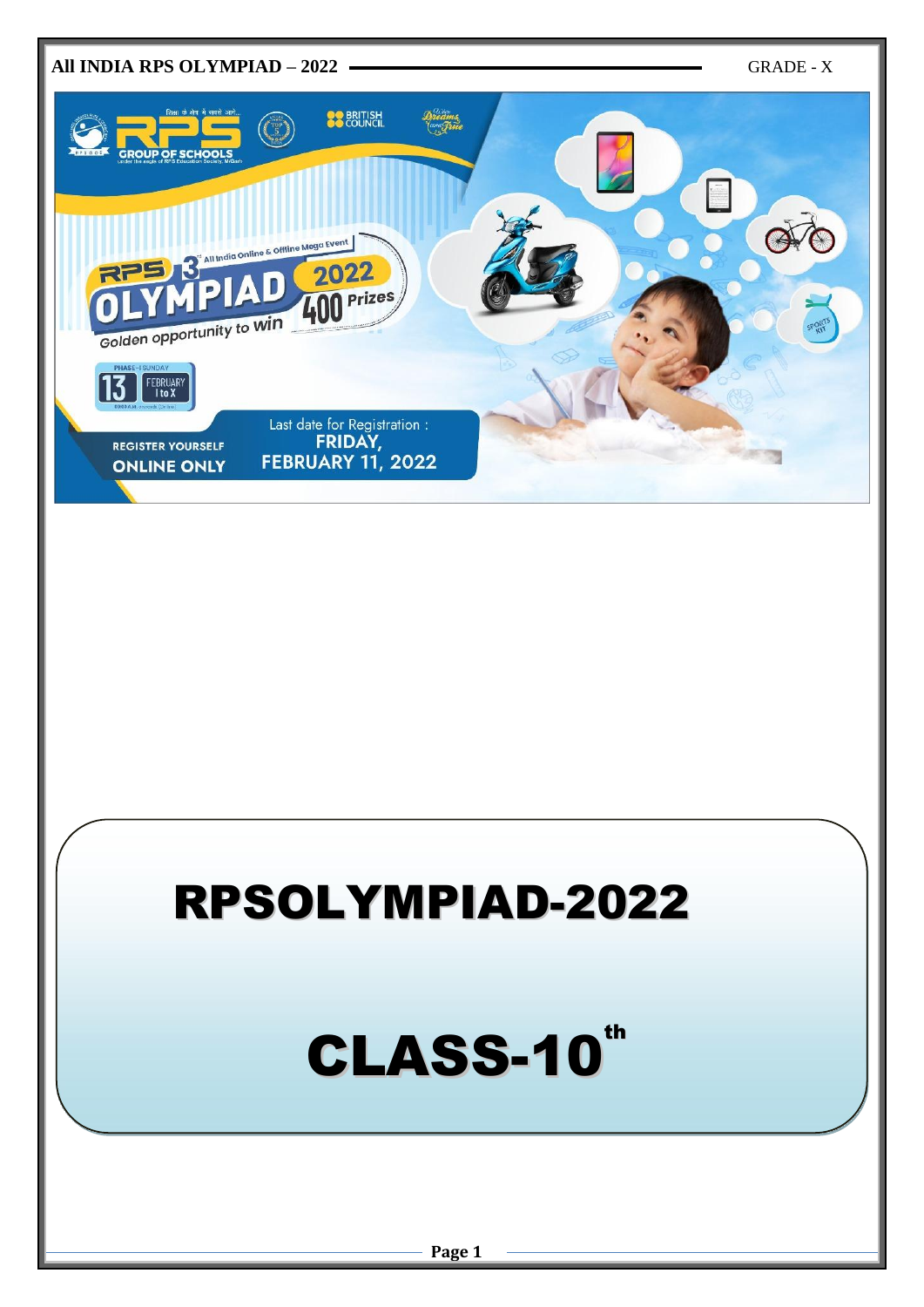## M.M. 70 Class -10th Time: 70 minutes English (10) 1. He said, "O that I were a bird !" (Change into indirect speech) (a) He wished that he were a bird. (b) He wished that I were a bird. (c) He said that he had been a bird. (d) He wished O that he had been a bird. 2. I prevailed ........................ him to make an attempt at the competitive test. (Fill the gap by choosing correct option) (a) to  $(a)$  (b) of  $(c)$  on  $(d)$  for 3. He is not a beggar that he'll ask for dowry. (Identify the underlined clause) (a) Principal clause (b) Adjective clause (c) Noun clause (d) Adverb clause 4. Find an incorrect sentence out of them. (a) He is used to lying. (b) He need not to go.  $(c)$  He is likely to be arrested.  $(d)$  He dare not ask. 5. Read between the lines means …………… (a) to read all the lines (b) to read repeatedly (c) to detect the real or hidden meaning (d) to read quickly 6. If you …………….. see her, give her my regards. (a) should (b) will (c) must (d) would 7. Help ! I ……………. . (Complete the sentence by choosing the most appropriate option) (a) will fall (b) will be falling (c) will have fallen (d) am going to fall 8. Seeing the tired man fall in the waiting room, I tried to reach him to give support. Read the above sentence carefully and identify the wrong match of the underlined non-finite verbs out of the given options. (a) Seeing – gerund (b) waiting – gerund (c) tired – participle (d) fall – infinitive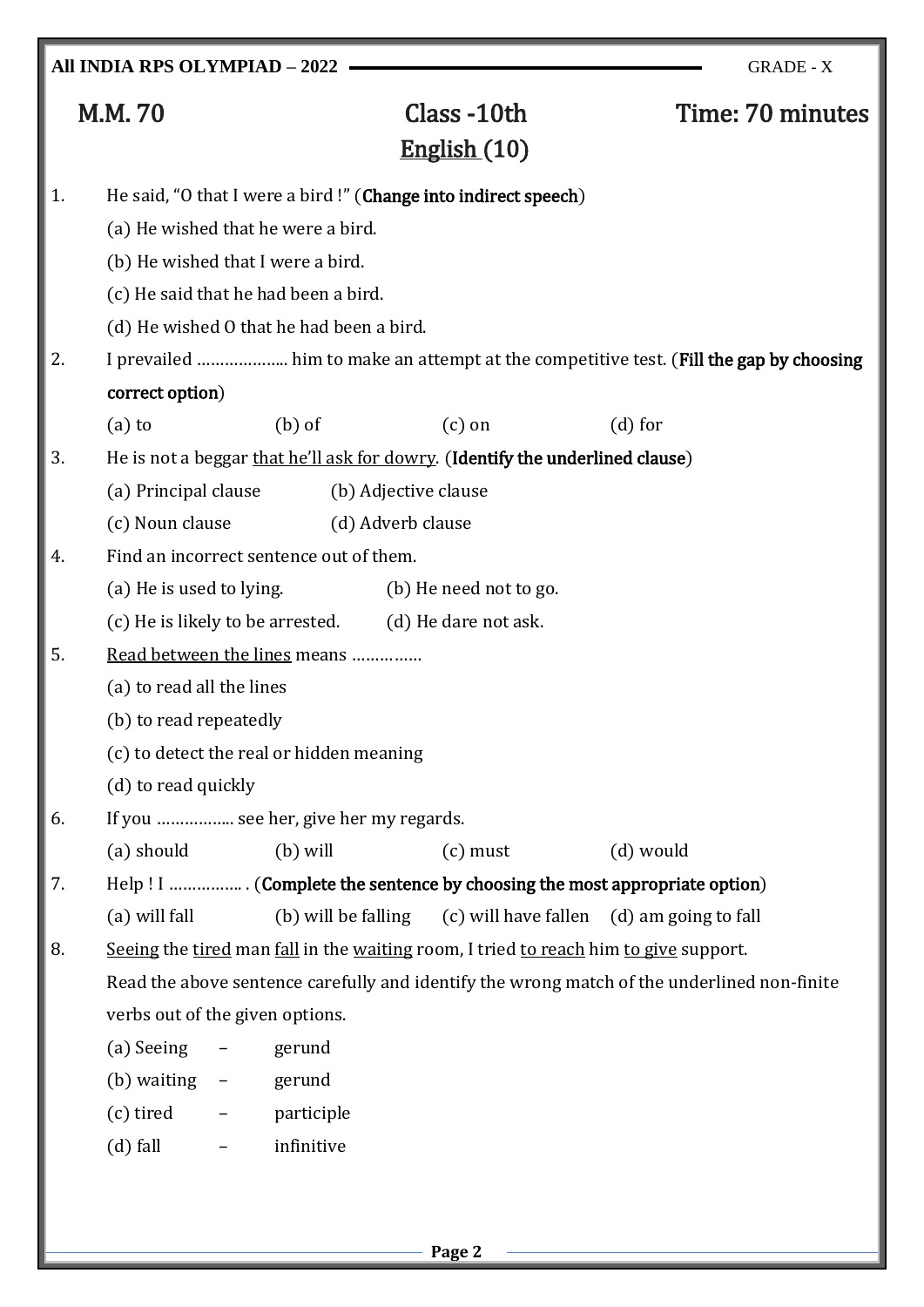|        | All INDIA RPS OLYMPIAD - 2022<br><b>GRADE - X</b>        |                                                                        |                                                                                              |                                                                                                         |
|--------|----------------------------------------------------------|------------------------------------------------------------------------|----------------------------------------------------------------------------------------------|---------------------------------------------------------------------------------------------------------|
| 9.     |                                                          | Whom did you laugh at ? (Change into passive voice)                    |                                                                                              |                                                                                                         |
|        | (a) By whom was laughed by you?                          |                                                                        |                                                                                              |                                                                                                         |
|        | (b) Whom was laughed at by you?                          |                                                                        |                                                                                              |                                                                                                         |
|        | (c) Who was laughed at by you?                           |                                                                        |                                                                                              |                                                                                                         |
|        | (d) Who was laughed by you?                              |                                                                        |                                                                                              |                                                                                                         |
| 10.    |                                                          | Such a girl  I know is at the party.                                   |                                                                                              |                                                                                                         |
|        | $(a)$ so                                                 | $(b)$ as                                                               | $(c)$ that                                                                                   | $(d)$ if                                                                                                |
|        |                                                          |                                                                        | Mathematics (20)                                                                             |                                                                                                         |
| 11.    | If $m^2$ –1 is divisible by 8, if m is                   |                                                                        |                                                                                              |                                                                                                         |
|        | (a) An even integer                                      |                                                                        | (b) An odd integer                                                                           |                                                                                                         |
|        | (c) A natural number<br>(d) A whole number               |                                                                        |                                                                                              |                                                                                                         |
| 12.    |                                                          |                                                                        |                                                                                              | The largest number which divides 60 and 75, leaving remainders 8 and 10 are respectively.               |
|        | (a) 260                                                  | $(b)$ 75                                                               | (c) 65                                                                                       | $(d)$ 13                                                                                                |
| 13.    |                                                          |                                                                        |                                                                                              | The value of k, for which the system of equations $x + (k + 1)y = 5$ and $(k + 1)x + 9y = 8k - 1$       |
|        | has infinity many solutions is                           |                                                                        |                                                                                              |                                                                                                         |
|        | $(a)$ 2                                                  | $(b)$ 3                                                                | $(c)$ 4                                                                                      | $(d)$ 5                                                                                                 |
| 14.    |                                                          | The $(n - 1)$ <sup>th</sup> term of an A.P 7, 12, 17, 22  is given by. |                                                                                              |                                                                                                         |
|        | $(a) 5n + 2$                                             |                                                                        | (b) $5n + 3$ (c) $5n - 5$ (d) $5n - 3$                                                       |                                                                                                         |
| 15.    |                                                          |                                                                        | If the numbers a, b, c, d, e are in A.P then the value of $a - 4b + 6c - 4d + e$ is          |                                                                                                         |
|        | $(a)$ 0                                                  | $(b)$ 1                                                                | $(c) - 1$                                                                                    | $(d)$ 2                                                                                                 |
| 16.    |                                                          | The points $(1, 1)$ , $(-2, 7)$ and $(3, -3)$ are                      |                                                                                              |                                                                                                         |
|        | (a) Vertices of an equilateral triangle<br>(b) Collinear |                                                                        |                                                                                              |                                                                                                         |
|        | (c) Vertices of an isosceles triangle                    |                                                                        |                                                                                              | (d) None of these                                                                                       |
| 17.    | If sec A + tan $A = x$ , then cos A =                    |                                                                        |                                                                                              |                                                                                                         |
|        | (a) $\frac{x}{x^2-1}$ (b) $\frac{2x}{x^2-1}$             |                                                                        | (c) $\frac{x}{r^2+1}$                                                                        | (d) $\frac{2x}{x^2+1}$                                                                                  |
| 18.    |                                                          | $sin(45^\circ + \theta) - cos(45 - \theta)$ is equal to                |                                                                                              |                                                                                                         |
|        | (a) $2 cos \theta$                                       | $(b)$ 0                                                                | (c) $2 sin\theta$                                                                            | $(d)$ 1                                                                                                 |
| 19.    |                                                          |                                                                        | The value of $sin^2 5^\circ + sin^2 10^\circ + sin^2 15^\circ  + sin^2 90^\circ$ is equal to |                                                                                                         |
|        | (a) 8                                                    | (b) 8.5                                                                | $(c)$ 9                                                                                      | $(d)$ 9.5                                                                                               |
| 20.    |                                                          |                                                                        |                                                                                              | If a tower 30m high casts a shadow $10\sqrt{3}m$ long on the ground, then what is angle of elevation of |
|        | the Sun                                                  |                                                                        |                                                                                              |                                                                                                         |
|        | (a) $30^\circ$                                           | (b) $45^\circ$                                                         | $(c) 60^\circ$                                                                               | (d) None of these                                                                                       |
| 21.    |                                                          |                                                                        | The diameter of a wheel is 1.26m. The distance travelled in 500 revolutions is               |                                                                                                         |
|        | $(a)$ 2670 m                                             | (b) $2880 \text{ m}$                                                   | $(c)$ 1980 m                                                                                 | (d) $1596 \text{ m}$                                                                                    |
| Page 3 |                                                          |                                                                        |                                                                                              |                                                                                                         |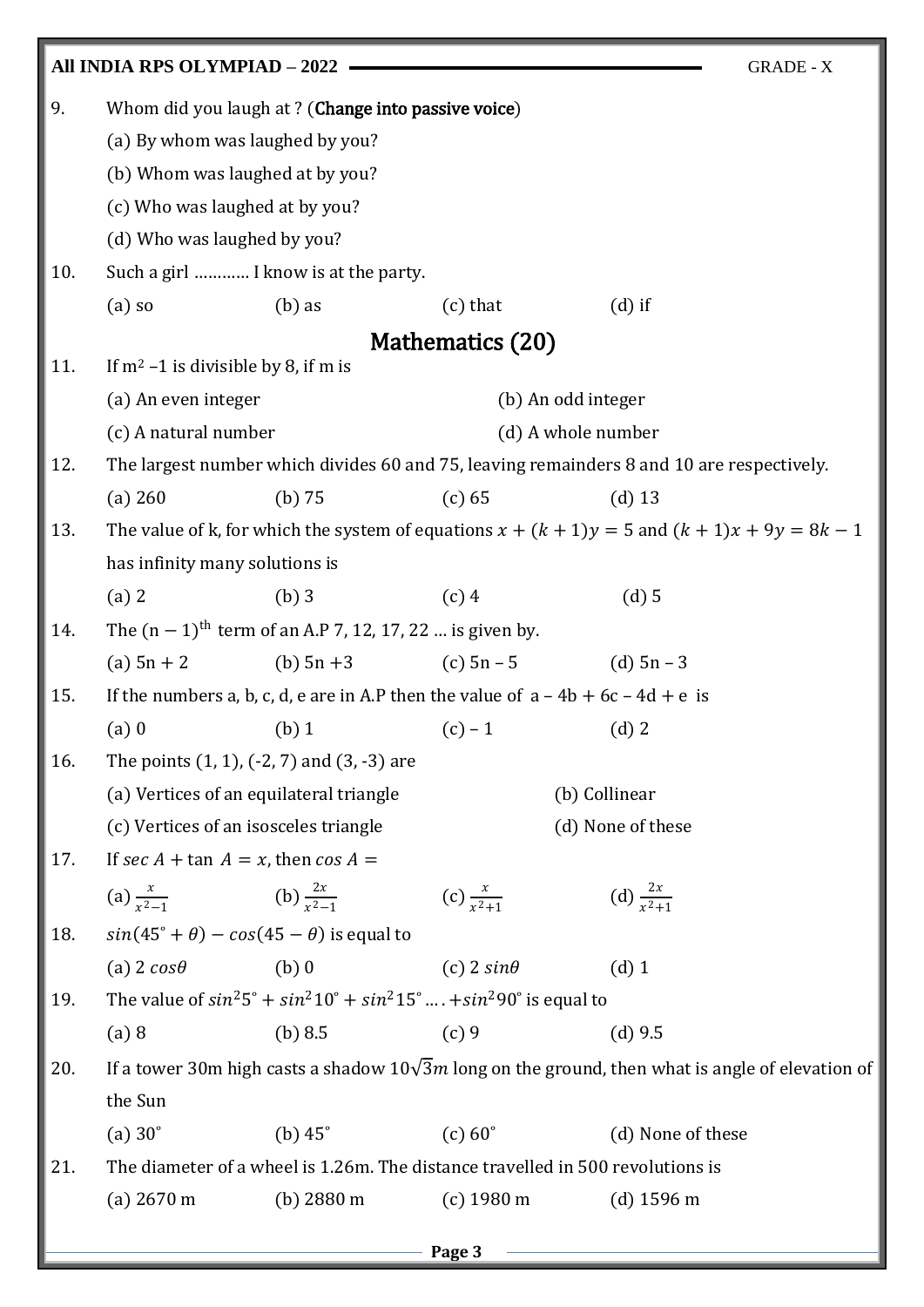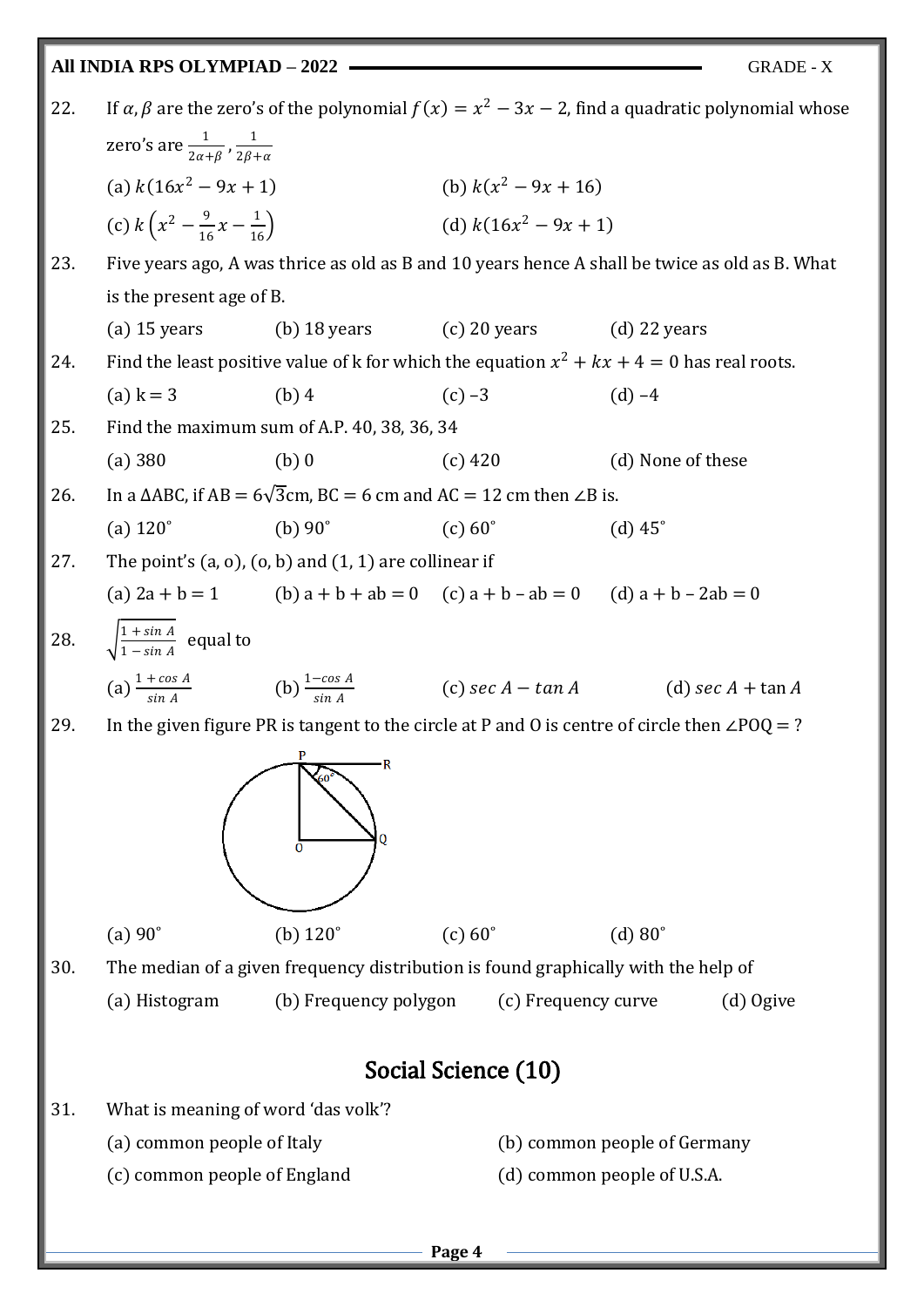|                                                                                   | All INDIA RPS OLYMPIAD - 2022                                                |                                                |                           | <b>GRADE - X</b>  |  |
|-----------------------------------------------------------------------------------|------------------------------------------------------------------------------|------------------------------------------------|---------------------------|-------------------|--|
| 32.                                                                               | By whom Swaraj Party was founded?                                            |                                                |                           |                   |  |
|                                                                                   | (a) C.R. Das and Motilal Nehru                                               |                                                |                           |                   |  |
|                                                                                   | (b) Baba Ramchandra and Jawahar Lal Nehru                                    |                                                |                           |                   |  |
| (c) Mohammad Ali and Saukat Ali<br>(d) Subhash Chandra Bose and Jawahar Lal Nehru |                                                                              |                                                |                           |                   |  |
|                                                                                   |                                                                              |                                                |                           |                   |  |
| 33.                                                                               |                                                                              | Which one is an example of Union List subject? |                           |                   |  |
|                                                                                   | (a) Police                                                                   | (b) Education                                  | (c) Trade                 | (d) Banking       |  |
| 34.                                                                               | Where is headquarter of European Union?                                      |                                                |                           |                   |  |
|                                                                                   | (a) Geneva, Switzerland                                                      |                                                | (b) Hague, Netherlands    |                   |  |
|                                                                                   | (c) Brussels, Belgium                                                        |                                                | (d) London, England       |                   |  |
| 35.                                                                               | Which one is a state political party?                                        |                                                |                           |                   |  |
|                                                                                   | $(a)$ B.J.P.                                                                 | $(b)$ J.J.P.                                   | $(c)$ I.N.C.              | $(d)$ B.S.P.      |  |
| 36.                                                                               | Which one is an example of renewable resources?                              |                                                |                           |                   |  |
|                                                                                   | (a) Wind Energy                                                              | (b) Coal                                       | (c) Petroleum products    | (d) Iron-ore      |  |
| 37.                                                                               | In which country, the slash and burn agriculture is known as Roca?           |                                                |                           |                   |  |
|                                                                                   | (a) Vietnam                                                                  | (b) Srilanka                                   | (c) Brazil                | (d) Mexico        |  |
| 38.                                                                               | Which organization publishes Human Development Report?                       |                                                |                           |                   |  |
|                                                                                   | $(a)$ W.H.O.                                                                 | $(b)$ U.N.D.P.                                 | (c) UNESCO                | (d) UNICEF        |  |
| 39.                                                                               | Which one is an example of primary sector?                                   |                                                |                           |                   |  |
|                                                                                   | (a) Fishing                                                                  | (b) Banking                                    | (c) Teaching              | (d) Manufacturing |  |
| 40.                                                                               | Name the sector where there is job security, paid holidays, good salary etc. |                                                |                           |                   |  |
|                                                                                   | (a) Organised sector                                                         |                                                | (b) Unorganised sector    |                   |  |
|                                                                                   | (c) primary sector                                                           |                                                | (d) private sector        |                   |  |
|                                                                                   |                                                                              |                                                | Aptitude (Reasoning) (10) |                   |  |
|                                                                                   | Direction (41-42): Find the missing term in the given series.                |                                                |                           |                   |  |

| 41. | 5824 5242                | 4247 3823  |            |                   |  |
|-----|--------------------------|------------|------------|-------------------|--|
|     | $(a)$ 4467               | (b) $4718$ | $(c)$ 4856 | (d) 5164          |  |
| 42. | Z, X, S, I, R, R, __, __ |            |            |                   |  |
|     | $(a)$ G, I               | $(b)$ J, I | $(c)$ J, K | $(d)$ J, M        |  |
| 43. | Analogy:                 |            |            |                   |  |
|     | 25:74:36:117:16:65:23:   |            |            |                   |  |
|     | $(a)$ 48                 | (b) 54     | (c) 55     | (d) None of these |  |
|     |                          |            |            |                   |  |

**Page 5**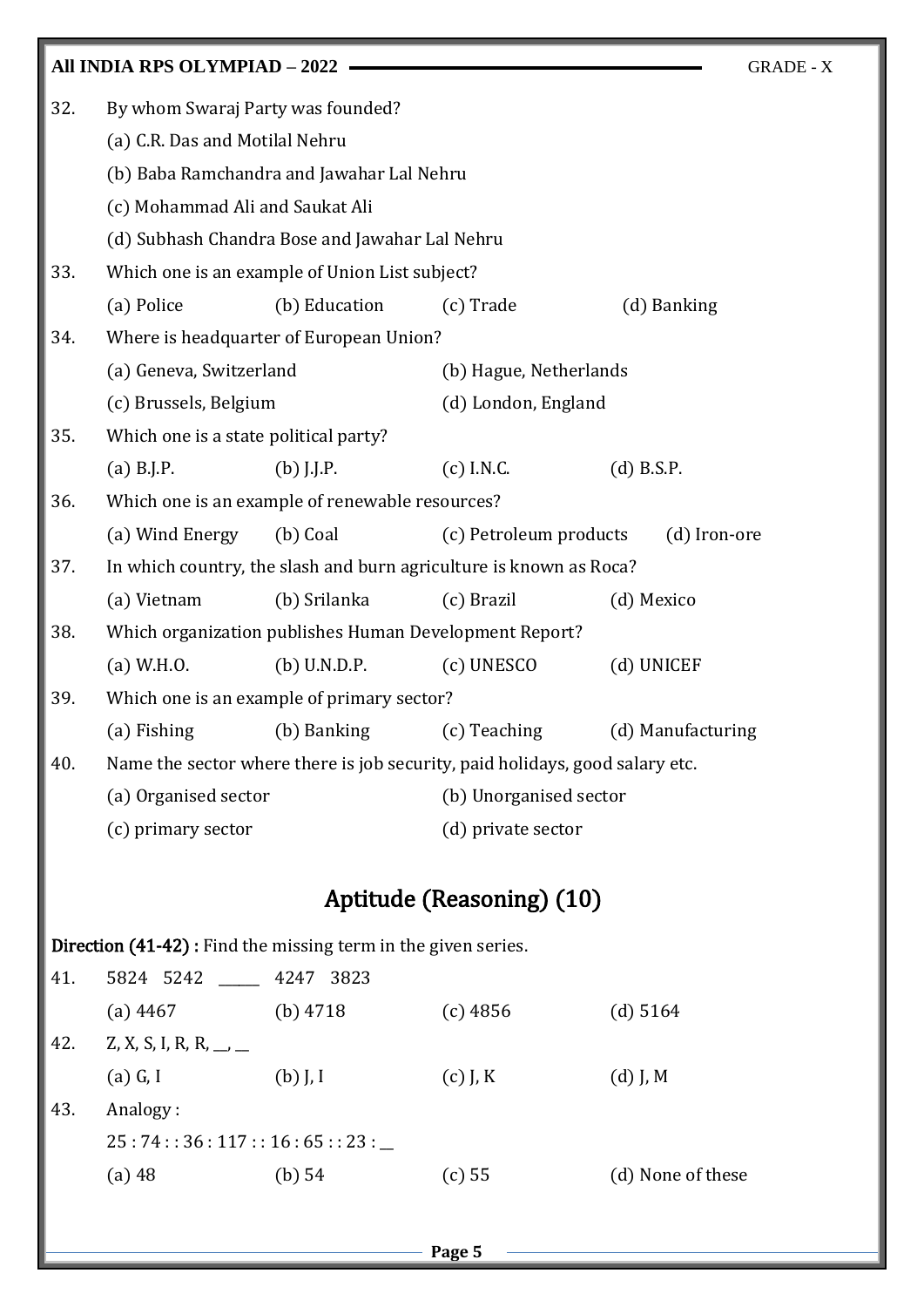|     | All INDIA RPS OLYMPIAD - 2022<br><b>GRADE - X</b>                                                      |                                                |                   |  |
|-----|--------------------------------------------------------------------------------------------------------|------------------------------------------------|-------------------|--|
| 44. | If REQUEST is written as S2R52TU, then how will ACID be written?                                       |                                                |                   |  |
|     | $(b)$ IC94<br>$(a)$ 1394                                                                               | $(c)$ BDJE                                     | (d) None of these |  |
| 45. | Four players A, B, C and D are holding 4 card each. Each of them has an Ace, a king, a queen and a     |                                                |                   |  |
|     | jack. All of them have all the suits (Spades, Hearts, Clubs and Diamonds)                              |                                                |                   |  |
|     |                                                                                                        | (1) A has Ace of spades and queen of Diamonds. |                   |  |
|     | (2) B has Ace of clubs and king of Diamonds.                                                           |                                                |                   |  |
|     | (3) C has queen of clubs and king of spades.                                                           |                                                |                   |  |
|     | (4) D has jack of clubs.                                                                               |                                                |                   |  |
|     | Ace of Diamonds is with                                                                                |                                                |                   |  |
|     | $(b)$ B<br>$(a)$ A                                                                                     | $(c)$ C                                        | $(d)$ D           |  |
| 46. | Ravi wants to go the University. He starts from his home which is in the East and comes to a           |                                                |                   |  |
|     | crossing. The road to the left end in a theatre, straight ahead is the Hospital. In which Direction is |                                                |                   |  |
|     | the University?                                                                                        |                                                |                   |  |
|     | (a) North<br>(b) South                                                                                 | $(c)$ East                                     | $(d)$ West        |  |
| 47. | Choose the Vann Diagram which best illustrates the three given classes.                                |                                                |                   |  |
|     | Window, Wall, Room                                                                                     |                                                |                   |  |
| 48. | (b)<br>(c)<br>(a)<br>If 1 <sup>st</sup> October is Sunday, then 1 <sup>st</sup> November will be       | (d)                                            |                   |  |
|     | (a) Monday<br>(b) Tuesday                                                                              | (c) Wednesday                                  | (d) Thursday      |  |
| 49. | Find the missing number.                                                                               |                                                |                   |  |
|     | 42<br>38<br>44<br>23<br>55<br>28<br>37<br>39                                                           |                                                |                   |  |
|     | $(a)$ 22<br>$(b)$ 33                                                                                   | $(c)$ 66                                       | $(d)$ 77          |  |
| 50. | A Fires 5 shots to B is 3 but A kills only once in 3 shots while B kills once in 2 shots. When B has   |                                                |                   |  |
|     | missed 27 times, A has killed                                                                          |                                                |                   |  |
|     | $(a)$ 30 Birds<br>$(b)$ 60 Birds                                                                       | $(c)$ 72 Birds                                 | $(d)$ 90 Birds    |  |
|     |                                                                                                        |                                                |                   |  |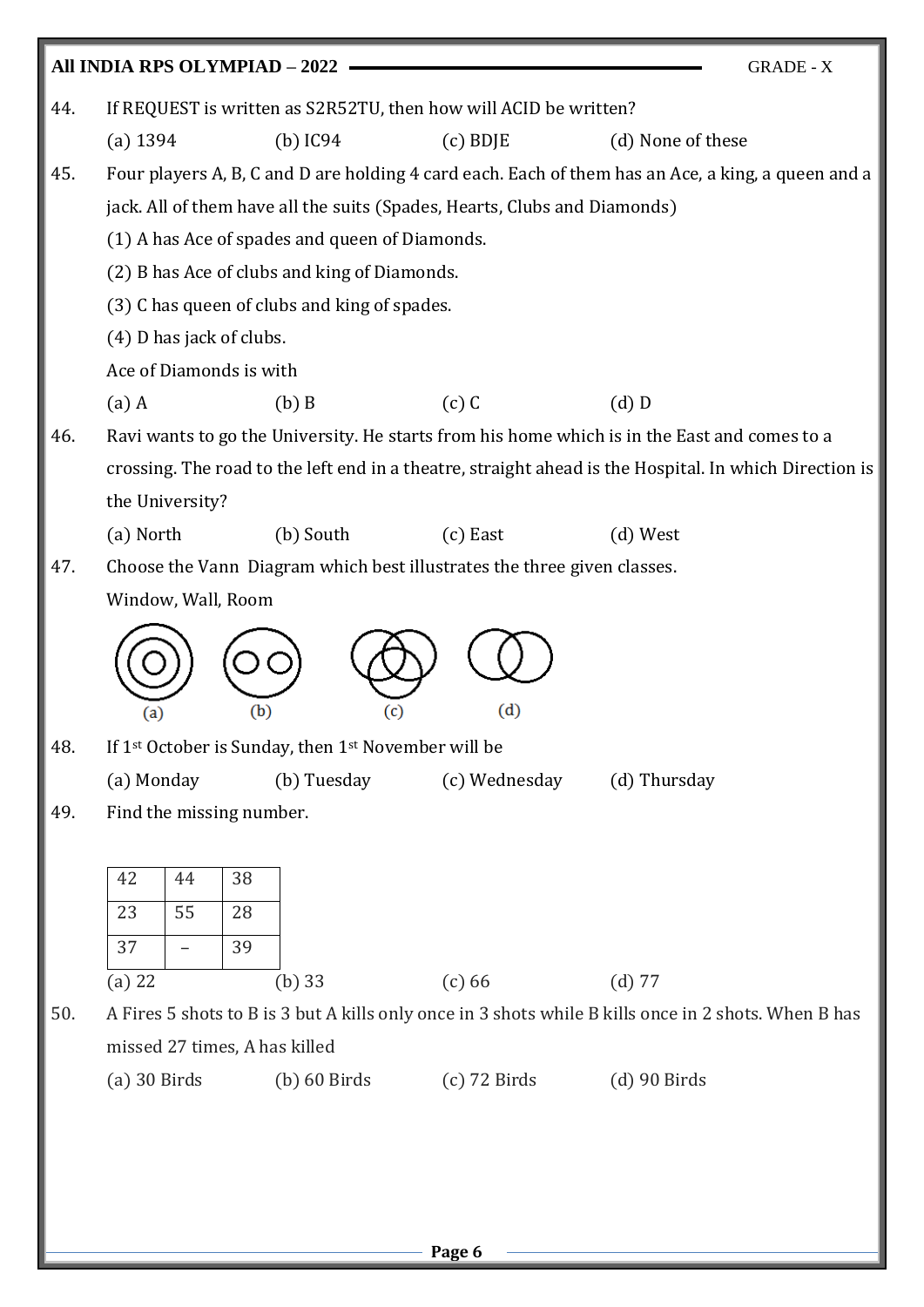## Science (20) Physics (7)

51. A double convex lens of glass of  $\mu = 1.5$  has radius of curvature of each of its surface is 0.2 m. The power of the lens is

 $(a) + 10$  dioptres (b) – 10 dioptres (c) – 5 dioptres (d) + 5 dioptres

52. A transparent solid cylindrical rod has a refractive index of  $\frac{2}{\sqrt{3}}$ . It is surrounded by air. A light ray is incident at the mid-point of one end of the rod as shown in the figure



The incident angle  $\theta$  for which the light ray grazes along the wall of the rod is (a)  $sin^{-1}$ (1/2) (b)  $\sin^{-1}(\sqrt{3}/2)$  (c)  $\sin^{-1}(2/\sqrt{3})$  (d)  $\sin^{-1}(1/\sqrt{3})$ 

53. Eels are able to generate current with biological cells called electroplaques. The electroplaques in an eel are arranged in 100 rows, each row stretching horizontally along the body of the fish containing 5000 electroplaques. The arrangement is suggestively shown below. Each electroplaque has an emf of 0.15 V and internal resistance of  $0.25\Omega$ 



The water surrounding the eel completes a circuit between the head and its tail. If the water surrounding it has a resistance of  $500\Omega$ , the current an eel can produce in water is about

(a)  $1.5 A$  (b)  $3.0 A$  (c)  $15 A$  (d)  $30 A$ 

- 54. A wire is bent in the form of circle of radius 2m. Resistance per unit length of wire is  $1/\pi \Omega/m$ . Battery of 6V is connected between A & B.  $\angle AOB = 90^\circ$ . Find the current through the battery
	- (a) 8<sup>A</sup>
	- $(b)$  4  $A$
	- $(c)$  3 $A$
	- $(d)$  9 $A$

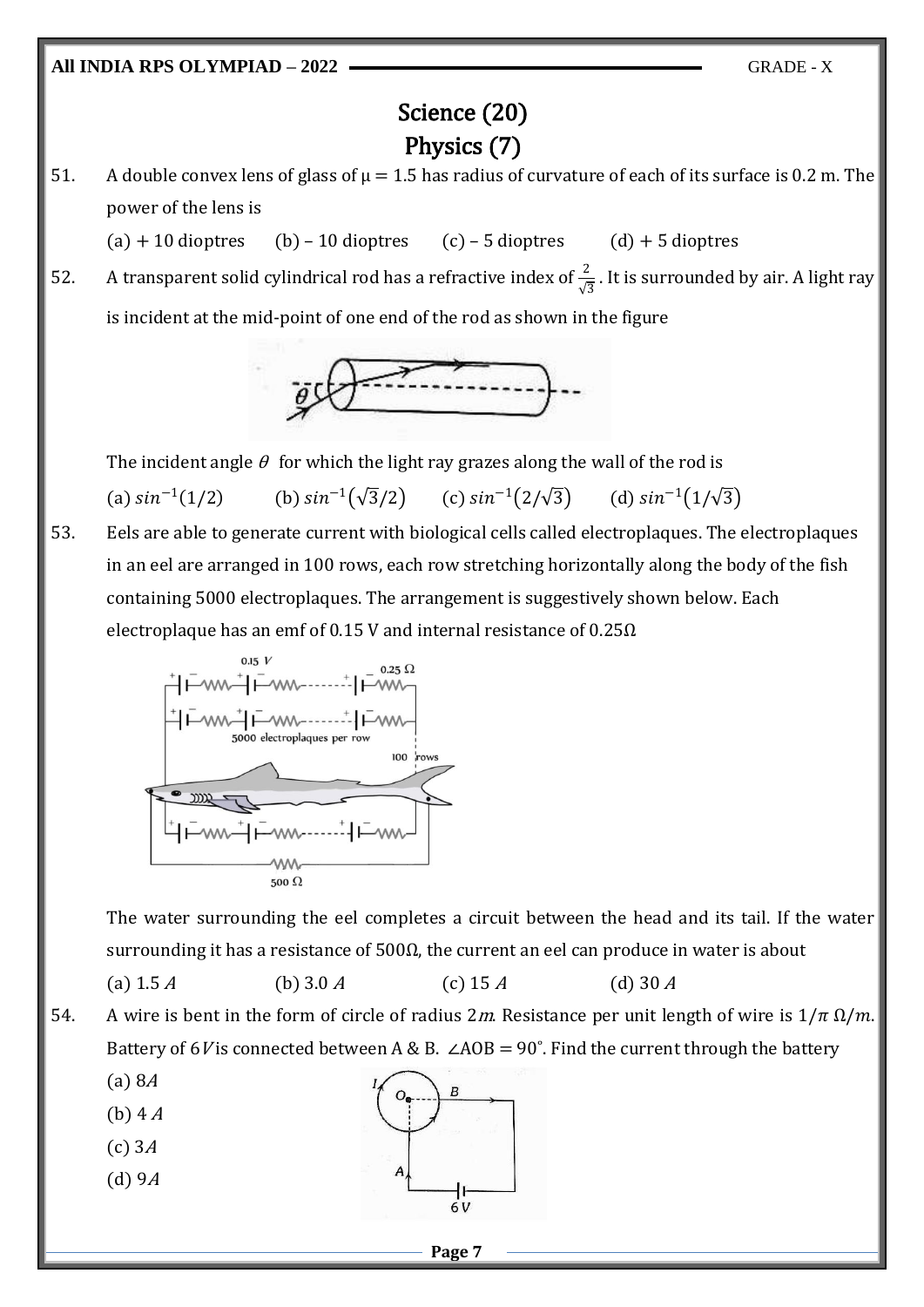55. What is the net force on the square coil



(a)  $25 \times 10^{-7} N$  moving towards wire (b)  $25 \times 10^{-7} N$  moving away from wire

- (c)  $35 \times 10^{-7} N$  moving towards wire (d)  $35 \times 10^{-7} N$  moving away from wire
- 56. A 0.1 m long conductor carrying a current of 50 A is held perpendicular to a magnetic field of 1.25 mT. The mechanical power required to move the conductor with a speed of  $1 \text{ m s}^{-1}$  is (a) 62.5 mW (b) 625 mW (c) 6.25 mW (d) 12.5 mW
- 57. The focal lengths of the objective and eye lenses of a telescope are respectively 200 cm and 5 cm. The maximum magnifying power of the telescope will be

(a) – 40 (b) – 48 (c) – 60 (d) – 100

### Chemistry (7)

58. Among the elements B, Mg, Al and K, the correct order of increasing metallic character is

(a)  $B < A I < Mg < K$  (b)  $B < Mg < A I < K$ (c)  $Mg < B < A l < K$  (d)  $Mg < A l < B < K$ 

59. The species Ar,  $K^+$  and  $Ca^{2+}$  contain the same number of electrons. In which order do their radii increase?

(a)  $Ca^{2+} < K^+ < Ar$  (b) K (b)  $K^+ < Ar < Ca^{2+}$ (c)  $Ar < K^+ < Ca^{2+}$ + < Ca<sup>2+</sup> (d) Ca<sup>2+</sup> < Ar < K<sup>+</sup>

60. Which of the following species cannot act as both Bronsted acid and base?

(a)  $H_2O$  (b)  $HCO_3^ (c)$  HSO $_4^ \frac{1}{4}$  (d) NH<sub>2</sub>

61. The IUPAC name for the formula

| $CH_3$                       |                              |
|------------------------------|------------------------------|
| $CH_3 - C = CH - COOH$       | is                           |
| (a) 2-Methylbut-2-enoic acid | (b) 3-Methylbut-3-enoic acid |
| (c) 3-Methylbut-2-enoic acid | (d) 2-Methylbut-3-enoic acid |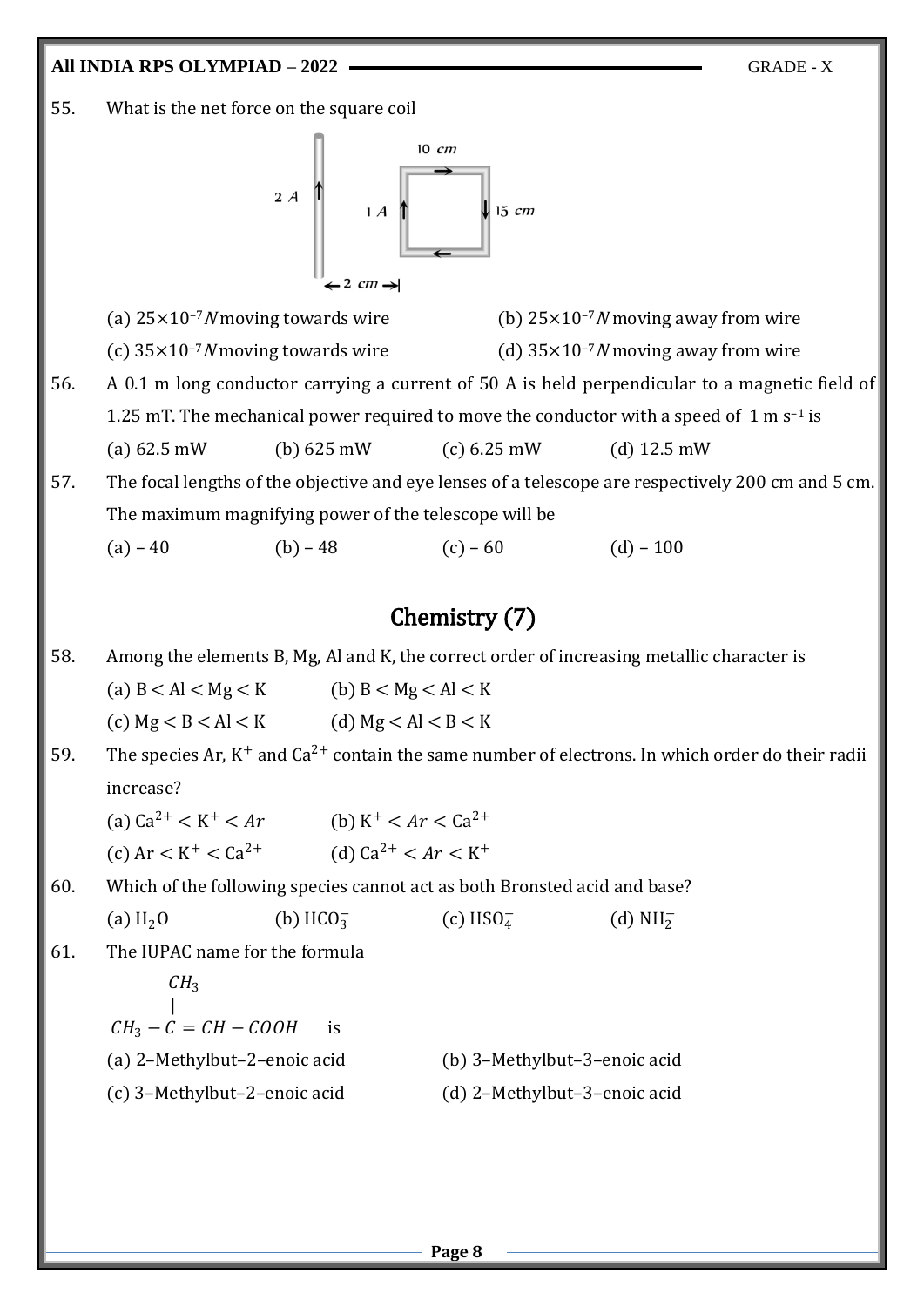62. For the redox reaction,

 $MnO_4^- + C_2O_4^{2-} + H^+ \rightarrow Mn^{2+} + CO_2 + H_2O$ 

The correct coefficients of the reactants for the balanced equation are

|     | MnO <sub>4</sub> | $C_2O_4^{2-}$ | $\rm H^+$    |
|-----|------------------|---------------|--------------|
| (a) | 16               | 5             | $\mathbf{2}$ |
| (b) | 2                | 5             | 16           |
| (c) | 2                | 16            | $5^{\circ}$  |
| (d) | 5                | 16            | 2            |

63. Chemical compound 'A' is used to remove temporary hardness from water. It reacts with  $Na<sub>2</sub>CO<sub>3</sub>$ to generate caustic soda. When  $CO<sub>2</sub>$  is bubbled through 'A', it turns cloudy. What is the chemical formula of 'A'?

(a) CaCO<sub>3</sub> (b) CaO (c) Ca(OH)<sub>2</sub> (d) Ca(HCO<sub>3</sub>)<sub>2</sub>

64. Calamine, malachite, magnetite and cryolite respectively are

| (a) $\text{ZnSO}_4$ , $\text{Cu}(\text{OH})_2$ , Fe <sub>3</sub> O <sub>4</sub> , Na <sub>3</sub> AlF <sub>6</sub> | (b) $ZnCO_3$ , CuCO <sub>3</sub> , Fe <sub>2</sub> O <sub>3</sub> , Na <sub>3</sub> AlF <sub>6</sub> |
|--------------------------------------------------------------------------------------------------------------------|------------------------------------------------------------------------------------------------------|
|                                                                                                                    |                                                                                                      |

(c)  $ZnSO_4$ , CuCO<sub>3</sub>, Fe<sub>2</sub>O<sub>3</sub>, AlF<sub>3</sub> (d)  $ZnCO_3$ , CuCO<sub>3</sub>. Cu(OH)<sub>2</sub>, Fe<sub>3</sub>O<sub>4</sub>, Na<sub>3</sub>AlF<sub>6</sub>

## Biology (6)

65. Energy flow and energy transformation in living system strictly conform to the

(a) law of limiting factors (b) Liebigs law of minimum

(c) law of thermodynamics (d) Shelford's law of tolerance

66. Biodiversity Act of India was passed by the parliament in year

(a) 1996 (b) 1992 (c) 2002 (d) 2000

67. Which of the following hormone is not the secretory product of human placenta?

(a) Prolactin (b) Human gonadotropin hormones

(c) Progesterone (d) Oestrogen

68. Choose the correct sequence.

(a) Pulmonary vein  $\rightarrow$  Pulmonary artery  $\rightarrow$  Left auricle  $\rightarrow$  Right ventricle

(b) Pulmonary artery  $\rightarrow$  Right auricle  $\rightarrow$  Left ventricle  $\rightarrow$  Pulmonary vein

(c) Right auricle → Pulmonary artery → Pulmonary vein → Left ventricle

(d) Left ventricle  $\rightarrow$  Pulmonary vein  $\rightarrow$  Pulmonary artery  $\rightarrow$  Right auricle

69. Which one of the following is an example of chemotropism?

(a) Growth of climbers towards a support

(b) Growth of stem away from water

(c) Growth of root away from light

(d) Growth of pollen tube towards to ovary

**Page 9**